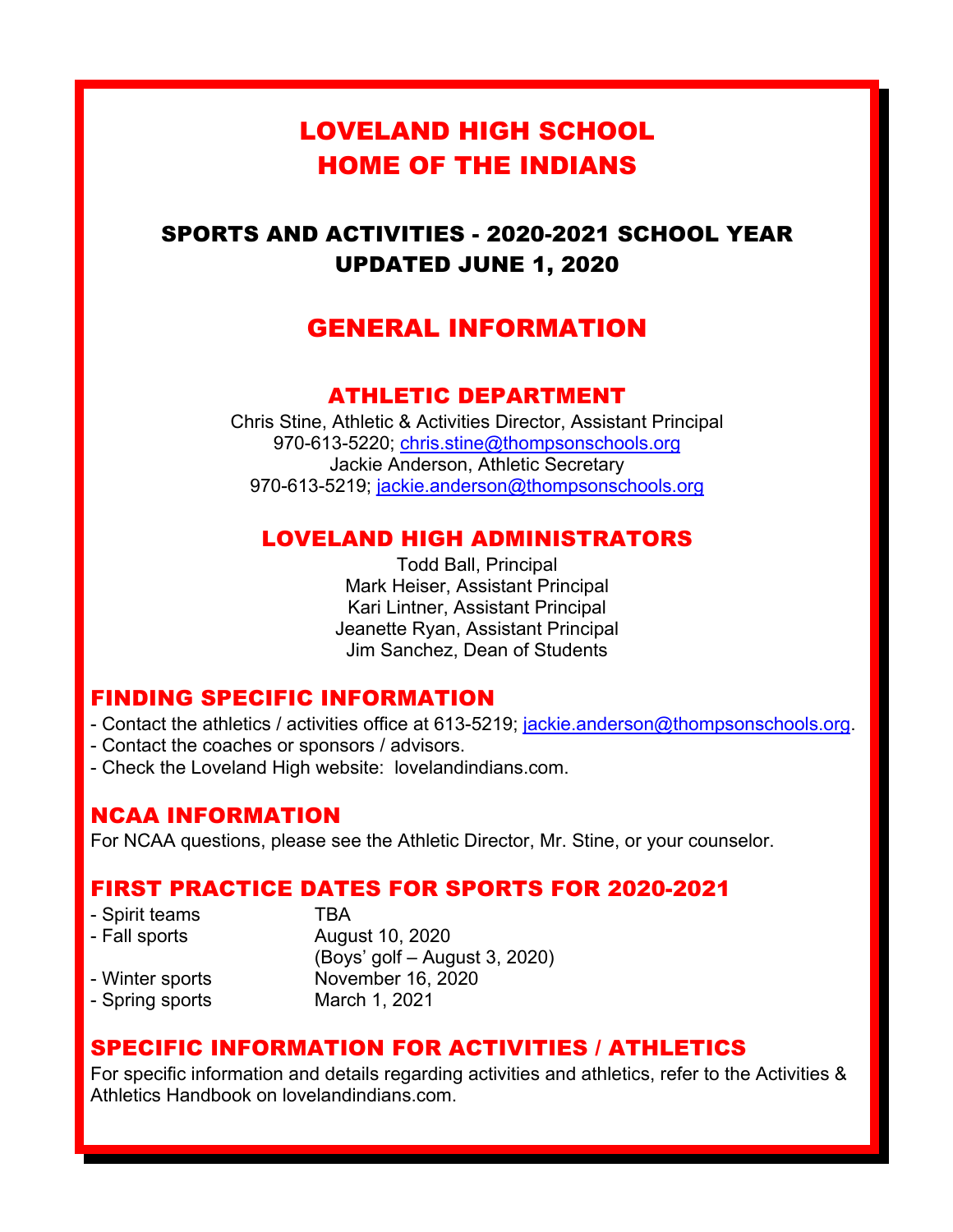# ATHLETIC REGISTRATION

For the 2020-2021 school year, the Thompson School District is moving to an online athletic registration process. Please go to lovelandindians.com for that platform (available July 1) and for **"Before You Begin"** information. *Students need to register by July 27, 2020, for the fall sports season.* If you have already created an Arbiter or Planet High School account, *do not create another account.* If you have participated in a sport at Loveland High at some point in the last two years, you have an account. Reminder: Athletic physicals are good for 365 days. Please plan ahead so that you do not have a time period where you cannot participate due to an expired physical. You will receive an email reminder from Big Teams notifying you of an approaching expiration date.

The athletic participation fee may be paid online as part of the registration process via RevTrak, or you may pay by cash or check in the athletic office.

- Athletic fee for Thompson School District students: \$125 per sport
- Athletic fee for Non-Thompson School District students: \$175 per sport
- High school family max for Thompson School District students: \$325
- High school family max for students not enrolled in a Thompson school: \$460
- Equipment fee for first-time football players only: \$150 / does not apply toward family max

# ELIGIBILITY INFORMATION (ATHLETICS & ACTIVITIES)

#### **FOR ATHLETICS…..**

Students must have been enrolled in at least 2.5 units of credit the previous semester. Students must be enrolled in at least 2.5 units of credit for the current semester. Students must not be failing more than .5 units of credit during the past and current semester. Students must follow all Colorado High School Activities Association, Thompson School District, and school requirements to be eligible.

Please remember that second semester grades are used to determine fall eligibility. You may take a graduation-required course during summer school to make up failed classes so that you may be eligible in the fall. These classes must be in the subject area failed during the spring semester. (See the Athletic Director for clarification.) Incoming freshmen have full eligibility. During the season, grades are checked on a weekly basis for eligibility.

Transfer students must see the athletic director to start the CHSAA-required transfer process.

## **FOR CHSAA-SPONSORED ACTIVITIES (E-SPORTS, MUSIC, SPEECH & DEBATE, STUDENT COUNCIL)**

#### **E-SPORTS –**

Students must be enrolled in at least 2.5 units of credit during the period of participation. **MUSIC -**

All general eligibility rules apply for All-State Band, Choir, or Orchestra, Solo and Ensemble Festivals, and College and University Honor Groups. See above - ATHLETICS. For all other music participation, during the period of participation, the student must be enrolled in at least 2.5 units of credit.

### **SPEECH AND DEBATE -**

All general eligibility rules apply for Speech and Debate. See above - ATHLETICS. **STUDENT LEADERSHIP -**

Students must be enrolled in at least 2.5 units of credit during the period of participation.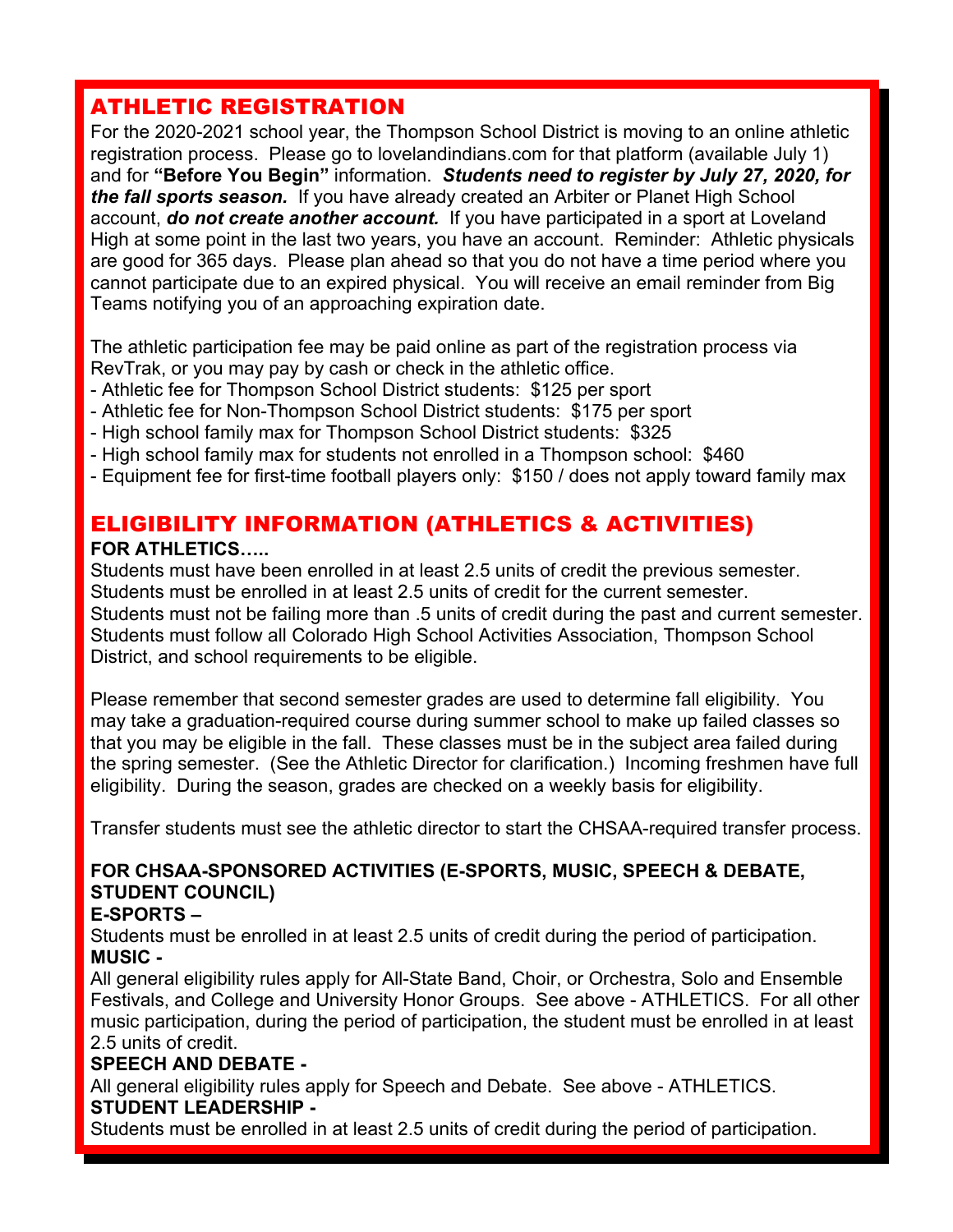## ACTIVITIES OFFERED AT LOVELAND HIGH SCHOOL

#### CHSAA-SPONSORED ACTIVITIES

Band \* Kyle Freesen Choir \* Nicole Steketee-Cecillani E-Sports **Harold Johnson** Orchestra \* The Daniel Smith Speech and Debate **Pat DeMartine** Student Leadership (STUCO) + Molly Davies Color Guard / Winter Guard Kyle Freesen / Katie Cox

#### CLUBS AND ACTIVITIES

ADAM Club Jill Doty (Alcohol / Drug Awareness Movement) Anime Club **Melissa** Stapf Book Club Carrie Starkson Creative Writing Club **Amy Samar** DECA Richy Lynn Drama / Theatre **Karen Bieser** Karen Bieser FBLA Troy Lussenhop FCCLA Samantha Kressin / Julie Trosper (Family, Career, and Community Leaders of America) Fellowship of Christian Athletes Chris Michael / Wendy Thompson Give Next **Billy McDonald** JROTC Club Teams **Harold Johnson**  Color Guard / Drill Team Marksmanship Raiders Key Club **Sarah Morehead / Courtney Sylva** Sarah Morehead / Courtney Sylva Knitting and Crocheting Club Dimi Reed Knowledge Bowl Marty Jasken L Club (Leadership Club) Wendy Thompson LUC (Latinos Unified in Community) Julie Sullivan MESA Erin Kennedy (Mathematics, Engineering, and Science Achievement) Musical Musical Allen Controllers and Micole Steketee-Cecillani National Art Honor Society **Verther Society** Jennifer Martin National Honor Society Greg Morrison Dedicated Problem Solvers Greg Morrison National Technical Honor Society **Richy Lynn / AJ Clark / Samantha Kressin** Ocean Sciences Bowl **Dimi Reed / Robyn Herhager** Peer Ambassadors Laura Anderson River Watch **Kelly Griffith / Ryan Turner** Kelly Griffith / Ryan Turner Robotics Team Mike Pintaric / Jenn Hall Rotary International Interact Club Cheryl McCahan Science Bowl **Dimi Reed / Robyn Herhager** Social Club **Rhondda Walker** Tabletop Gaming Club Marty Jasken<br>
Yearbook \* Courtney Sylv

Courtney Sylva

\* *Need to enroll in the class* + *Must be elected to Student Council*